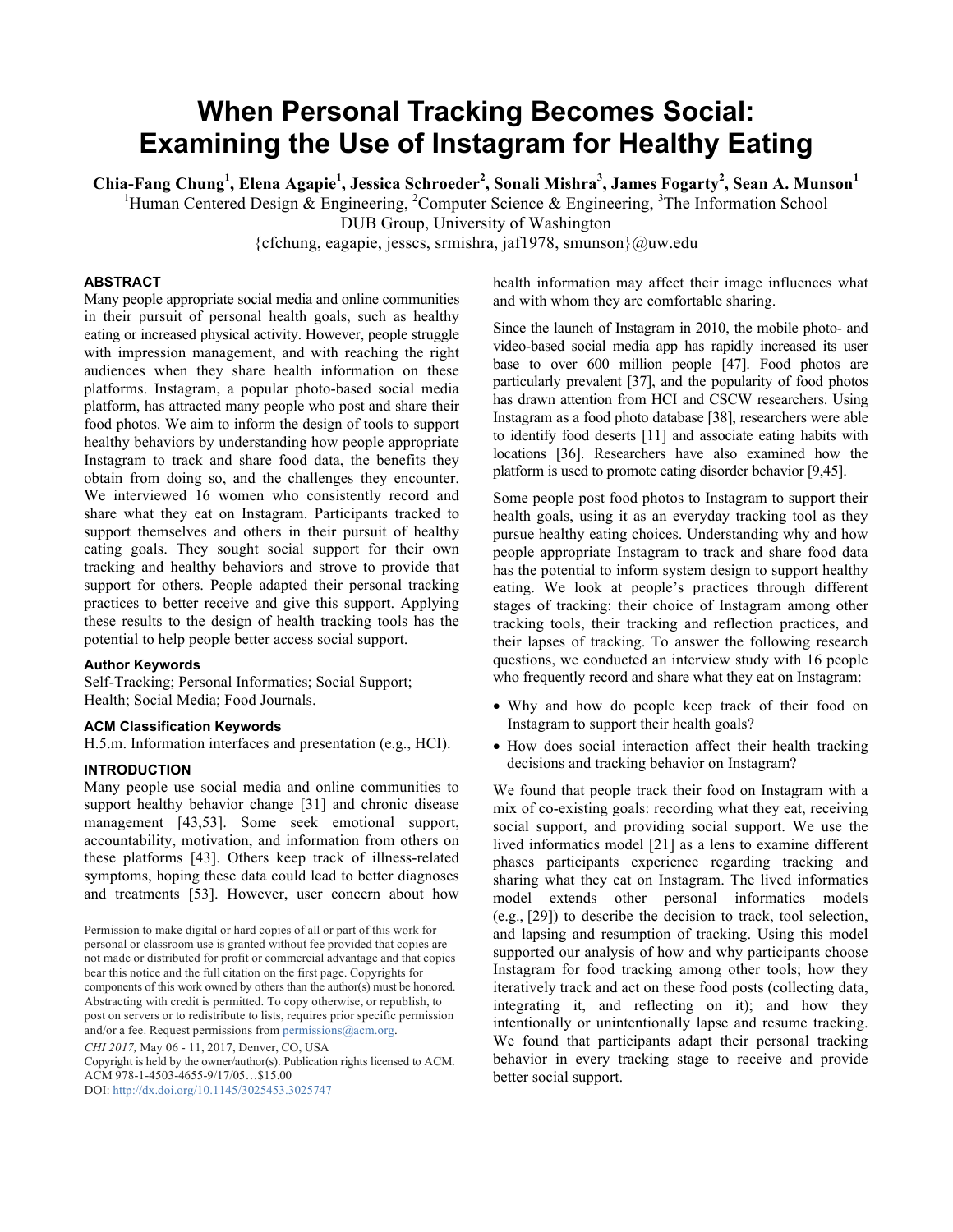Building upon prior work on health information sharing in online communities, we discuss how participants use Instagram features to help receive social support while maintaining their needs for impression management. We also reflect on these findings to discuss how social needs could be integrated into personal informatics models and inform the design of future health tracking tools.

## **BACKGROUND**

Our study of how people appropriate Instagram to track and share their food was informed by prior research on technologies to support healthy eating and how people share their health tracking data with other people. To situate sharing of food posts on Instagram within broader research on online health information sharing, we also draw upon prior research on health information sharing in online communities.

### **Self-tracking and Personal Informatics Models**

People use a myriad of self-tracking tools to collect and reflect on their personal information. To understand how people use these tools and the information they collect, Li et al. developed the five-staged personal informatics model [29]: *preparation*, *collection*, *integration*, *reflection*, and *action*. They later expanded the reflection stage to *maintenance* and *discovery* phases [30].

Rooksby et al. proposed "lived informatics" to describe the intertwined roles of self-tracking plays in people's everyday life [49]. They also described various goals people have while adopting self-tracking practices, such as behavior change, curiosity, or instrumental purposes (having a record, receiving incentives, and maintaining a relationship). Epstein et al. later developed the lived informatics model [21] to better describe people's tool selection choices, the concurrent and iterative nature of collection, integration, and reflection, as well as the lapse or resumption of tracking. The lived informatics model has three major stages: (1) *Deciding and selecting*: In this stage, people make decisions about tracking and choose the tools they want to use. (2) *Tracking and acting*: People *collect* data about themselves, *integrate* that data (sometimes across several tools or data sources), and *reflect* on the data they collected. (3) *Lapsing and resuming*: People periodically forget, intentionally skip, or suspend tracking.

Prior studies of self-tracking to support healthy eating goals have examined ways to ease the burden of *collection* and to include social features to encourage *collection*, *reflection* and *action*. In this study, we provide an in-depth understanding of how people appropriate social media for personal tracking. Our findings add to the current personal informatics models and inform various ways social needs influence personal tracking decisions and practices.

#### **Technologies to Support Healthy Eating Goals**

Traditional methods for tracking food to support healthy eating have relied on associating ingredients with calories (e.g., MyFitnessPal); tracking food with app-computed scores (e.g., Weight Watchers Smart Points, a food scoring

system used by Weight Watchers based on calories, saturated fat, sugar, and protein); or scanning food barcodes to avoid the need to enter ingredients (e.g., the Weight Watchers app). These food journals usually rely on food databases, which are not comprehensive: they usually only contain common food items and recipes, and they do not account for variability of ingredients in the actual food people eat [17]. Furthermore, people using such databases often start eating more packaged food, because it is relatively easy to track foods with barcodes or that are otherwise mass-produced. This nudge is often at odds with their healthy eating goals. Even if a comprehensive database existed, item-by-item tracking is tedious and difficult to perform in certain social contexts, which makes it difficult to develop a reliable, long-term habit of food tracking.

Researchers have investigated approaches to enhance the tracking experience and address these issues, such as making tracking easier and more engaging through photo-based journals [16,35], participating in food challenges [20], recording voice memos of food experiences [23], or automatically taking photos of food [4,51]. These lightweight journaling methods can support people's health goals and increase their awareness of their eating habits, including unhealthy eating [6,16,42,55]. In particular, photo-based food journals make it easier to collect data, assess progress, and track failures such as unintended larger meals [16]. However, photo-based tracking also generally means a lack of caloric data relevant to many health goals, and many people still forget to track their food. In a similar tradeoff, fully automated solutions can make information capture easier, but they have also been found to reduce the mindfulness that people gain from food tracking [54].

Previous food tracking systems have often been designed to help people improve their behaviors. Researchers have also called for more research and design focusing on positive interactions and experiences with food, such as aspects of family connectedness, food as gifting, creativity, and pleasure or nostalgia in creating food [24].

## **Health Tracking with Social Sharing**

Prior research has explored how social features can help engage people with self-tracking technologies and encourage behavior change [32,46,48]. The addition of social features can help users consistently meet their health goals [6,15], can help people receive support through social interactions, and can encourage a feeling of accountability to others [18]. People also often value understanding other's emotions in relation to their food experiences [23].

Baumer et al. introduced *VERA*, a photo-based system in which a user posted a picture of a "health-related" decision they made and others could comment [5]. By leaving the definition of "healthy" to each user's interpretation, people could decide for themselves what constituted a healthy lifestyle. In a follow-up study, they found that users who interacted with others who shared their goals stayed more engaged on VERA [2]. *Community Mosaic*, another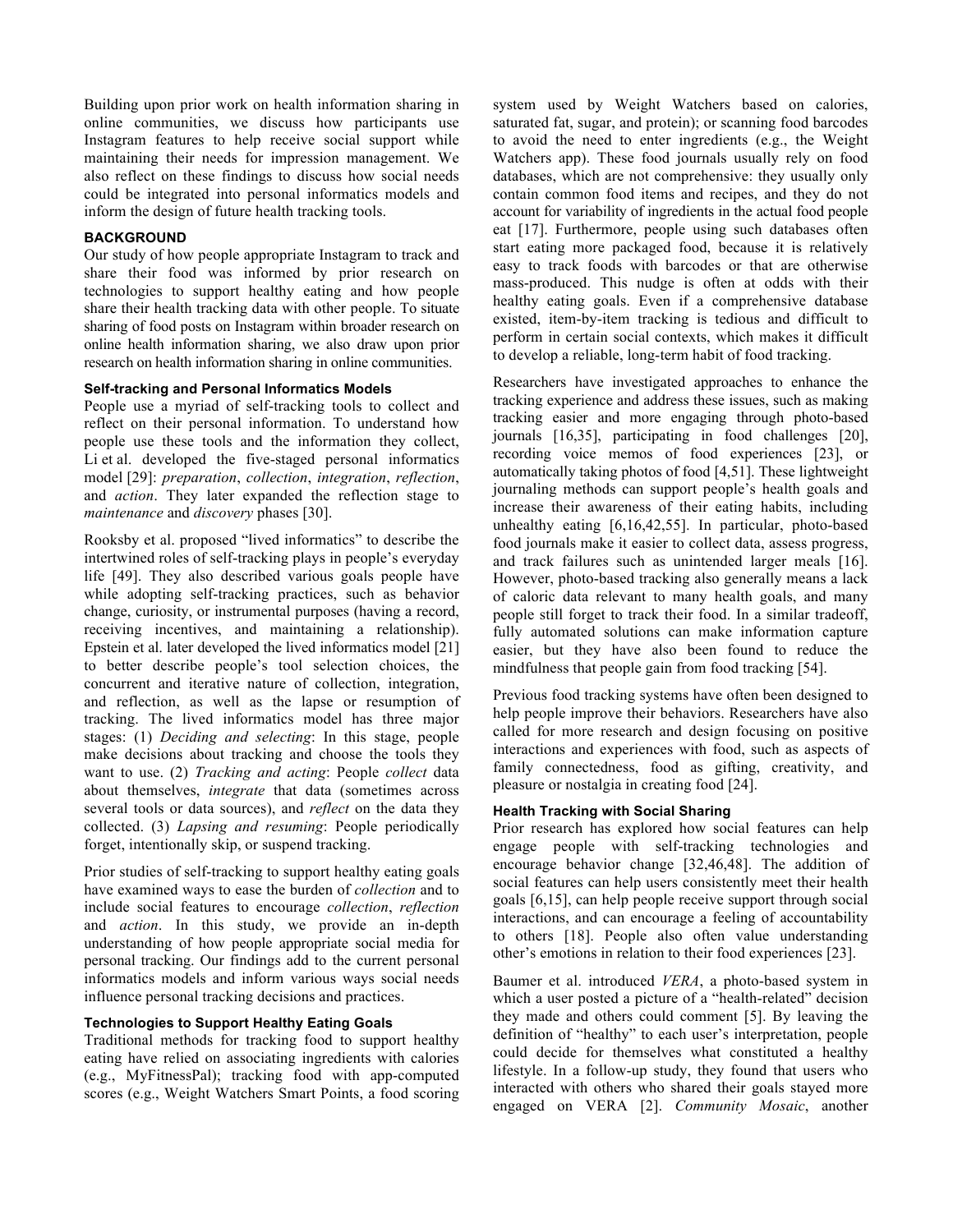photo-based system, allowed users to send messages of food photos to a local community server with explicit goals to help community members improve their healthy diet practice. These photos were later shared anonymously in a public kiosk where other community members could rate whether the photo was inspirational [44]. By thinking about how to provide helpful food photos, users reflect on their own food choices and preparation processes.

Although social features can motivate people to use self-tracking technologies, they can also introduce impression management concerns for their users [15], especially when the tracking technology appropriates existing social media platforms. In an online experiment, automatically posting announcements of their weekly physical activity goals on Facebook decreased people's willingness to set goals [40]. Furthermore, systems that allow people to share their progress on Facebook can cause anxiety about cluttering friend news feeds or appearing boring [41].

**Sharing Health Information in Online Health Communities** According to a 2013 survey, 72% of US internet users search for health information online [22]. Many people also turn to online groups for social support as they pursue lifestyle change goals [31] or manage illnesses [27]. People find guidance and motivation in the day-to-day experiences of people with similar health challenges or similar health goals [13,26,27,31]. They also pursue emotional support in these online health communities. People were able to find and develop a strong sense of community with people who had similar experiences [28,33,34] and receive emotional support to help them move through difficult recoveries or struggles to adopt lifestyle changes [26,31,43].

People have appropriated social media, such as Facebook and Twitter, for searching, sharing health information, and seeking social support from pre-existing relationships [11,43]. People with potentially stigmatized illnesses, such as anorexia or depression, approach Tumblr and Instagram for recovery support [8]. Although these sites can help people struggling with such illnesses, they can also introduce new challenges, such as exposure to pro-anorexic sentiment [8] or negative comments [3]. People trade off these concerns and benefits, along with the needs for impression management [43], to decide where and with whom they share health information.

We studied food journaling on Instagram to understand how people combine photo-based food journaling and social interactions in public Instagram communities to support their healthy eating goals. We found people chose Instagram as a self-tracking tool because of opportunities to both receive and provide social support. They also weigh tradeoffs between consistent tracking, social support, and impression management to make ongoing decisions about what to track, whether and how to act, and when to lapse.

### **METHODS**

We conducted semi-structured interviews with 16 participants who self-identify as using Instagram to support their healthy eating and/or fitness goals. We recruited participants through a pre-screening survey shared via researcher social networks, direct messages to Instagram users who use specific food tracking hashtags (#fooddiary and #foodjournal) and use English in their posts, and snowball sampling via interview participants. Each interview participant was compensated with a \$10 gift card. Participants were primarily located in the US, with two from the UK (I09 and I11, Table1).

We asked participants why they decided to use Instagram to pursue their health goals and what their Instagram practices and experiences were regarding healthy eating. We also asked whether and how they interacted with other Instagram users, as well as what role Instagram played in supporting their health goals in relation to other self-tracking

| Participant<br>Number | Age       | Instagram<br>Experience<br>(months) | Food Posting<br>Experience<br>(months) | Number of<br>Followers | Number<br>Following | <b>Health Goals</b>           | Self-Identified<br>Community | Occupation                        |
|-----------------------|-----------|-------------------------------------|----------------------------------------|------------------------|---------------------|-------------------------------|------------------------------|-----------------------------------|
| I01                   | $25 - 34$ | >12                                 | 6                                      | 198                    | 81                  | Conscious eating              | None                         | N/A                               |
| I02                   | $25 - 34$ | >12                                 | 6                                      | 462                    | 857                 | Ketogenic diet                | Keto Diet                    | N/A                               |
| I <sub>03</sub>       | 18-24     | >12                                 | 6                                      | 362                    | 536                 | Eating disorder<br>recovery   | None                         | Student                           |
| <b>I04</b>            | 18-24     | >12                                 | $6 - 12$                               | 260                    | 66.                 | Healthy cooking<br>and eating | None                         | Student                           |
| I05                   | $25 - 34$ | $6 - 12$                            | $6 - 12$                               | 377                    | 323                 | Weight loss                   | None                         | Video games                       |
| <b>I06</b>            | $25 - 34$ | 6                                   | 6                                      | 323                    | 415                 | Weight loss                   | Weight Watchers              | Stay-home Mom                     |
| <b>I07</b>            | $25 - 34$ | $6 - 12$                            | $6 - 12$                               | 218                    | 224                 | Weight loss                   | None                         | Homemaker                         |
| <b>I08</b>            | 18-24     | >12                                 | $6 - 12$                               | 9721                   | 1377                | Healthy eating and<br>fitness | Bikini Body Guide            | Eating disorder center worker     |
| I09                   | 18-24     | >12                                 | $6 - 12$                               | 1991                   | 388                 | Weight loss                   | MyFitnessPal                 | Caretaker in children's home      |
| I10                   | $25 - 34$ | $6 - 12$                            | 6                                      | 3345                   | 133                 | Weight loss                   | Weight Watchers              | N/A                               |
| I11                   | $25 - 34$ | >12                                 | >12                                    | 3005                   | 1081                | Ketogenic Diet                | Keto Diet                    | YouTube content creator           |
| 112                   | $25 - 34$ | >12                                 | >12                                    | 98                     | 158                 | Conscious Eating              | None                         | Student                           |
| I13                   | 25-34     | >12                                 | $6 - 12$                               | 1066                   | 548                 | Fitness                       | Bikini Body Guide            | Victim advocate                   |
| I14                   | 18-24     | >12                                 | >12                                    | 1276                   | 673                 | Fitness                       | Bikini Body Guide            | Marketing                         |
| I15                   | $25 - 34$ | >12                                 | >12                                    | 6646                   |                     | 144 Weight loss               | Weight Watchers              | N/A                               |
| I16                   | 25-34     | >12                                 | $6 - 12$                               | 3455                   |                     | 288 Weight loss               | Weight Watchers              | Event planner & space coordinator |

**Table 1: Interview participant demographics, health goals, and community affiliations.**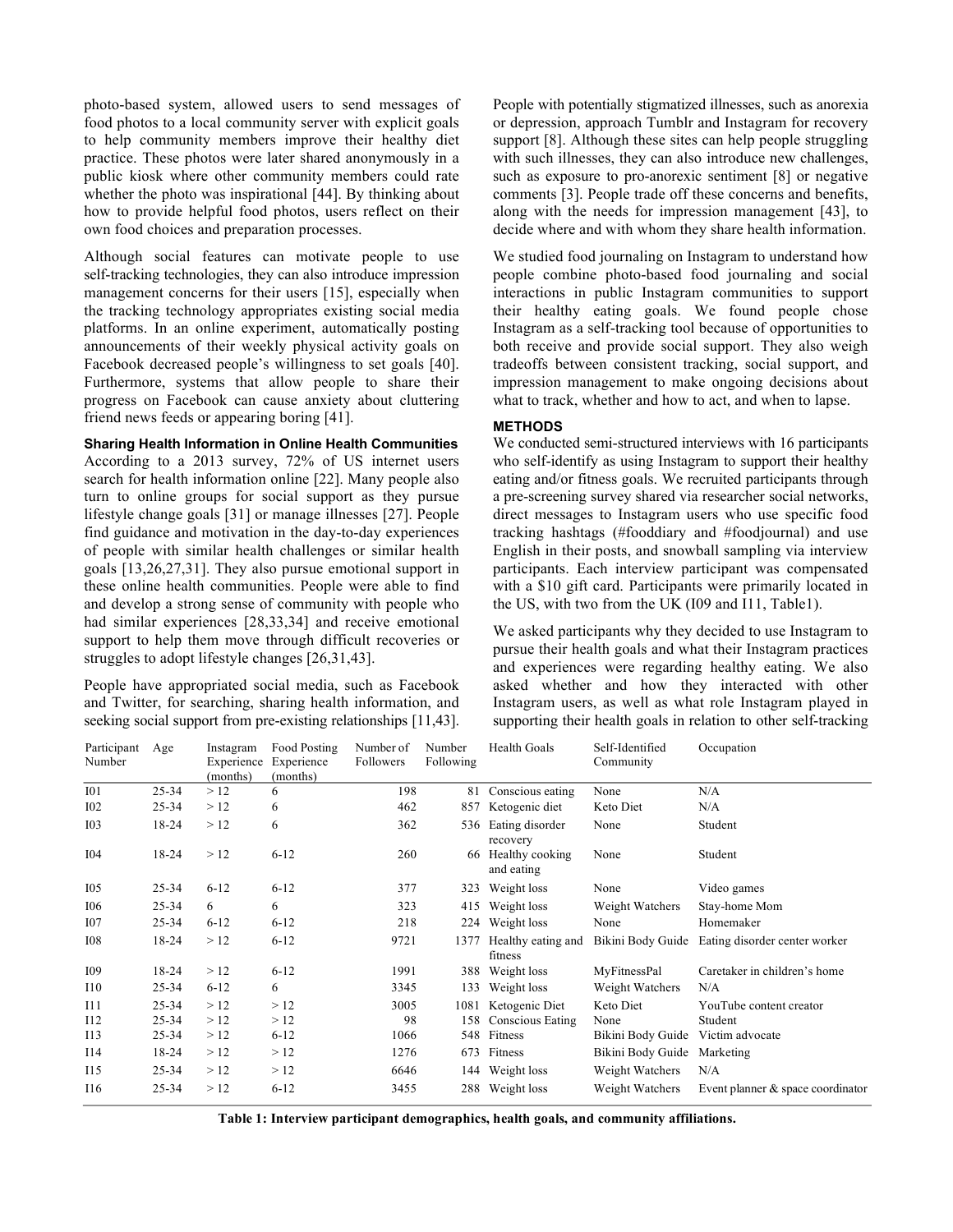tools, social media, and online communities. The interviews lasted 45 to 77 ( $M = 60$ ) minutes. All interviews were audio-recorded and transcribed for further analysis.

We adopted a mix of inductive and deductive approaches to analyze the data. Four researchers first each coded two transcripts and discussed the emergent codes, organizing the codes via affinity diagramming and creating a code book based on our original research questions, the lived informatics model [21], and a prior study on adopting online communities and social media to support health [43].

Prior research on food journaling and other personal informatics domains has shown that tool selection is important for later tracking and action; that data collection, reflection, and action are often concurrent or iterative; and that both short term lapses and abandonment are common. We chose to use the lived informatics model to inform our analysis because it best captures these characteristics.

People share health information in online health communities to seek emotional support, motivation, accountability, and information [43]. We analyzed our data based on these social support needs to understand whether and how they influence participants in their choice to use Instagram and in their tracking and sharing behaviors on Instagram.

We then recoded the same two transcripts using the code book, augmenting with codes that emerged through the process. After discussion, the code book was updated with the emerging codes and used to code the remaining transcripts.

## **WHY AND HOW DO PEOPLE TRACK WHAT THEY EAT ON INSTAGRAM TO SUPPORT HEALTHY EATING?**

Our participants use Instagram because it allows them to keep a record of activities relevant to their health goals, while obtaining and providing social support and information to communities with which they identify. People primarily record what they eat and cook. We use the lived informatics model [21] to describe personal tracking in stages. Understanding why people use Instagram for healthy eating goals and how they use Instagram in each of these stages can provide insights about people's evolving goals and unmet needs. Because reflection happened both concurrently with collection and integration (as suggested by the lived informatics model) and on its own at a later time, we discuss reflection separately from collection and integration.

Through the lens of the lived informatics model, we describe health, instrumental, and social-support goals of participants. Many participants sought to improve their health behaviors, while others tracked for instrumental goals such as building an audience or educating others. These goals were not mutually exclusive. Some participants also sought social support through their tracking behavior. We relate the pursuit of receiving and providing social benefits to the type of tracking activities participants perform. We discuss how these themes manifest in the different stages of the lived informatics model.

## **Deciding to Track and Selecting Tools**

The lived informatics model suggests people select tracking tools based on features, aesthetics, and conveniences [21]. Our participants chose to use Instagram because it provided an easier, more fun, and more social way to track what they eat. Contrary to the individual focus of the lived informatics model, they also often wanted to motivate and encourage others to maintain their health. Many participants had experience with or were concurrently using other tools to record calories and nutrient details in addition to recording food photos on Instagram, such as *MyFitnessPal* (I01, I02, I05, I06, I07, I09, I11, I14), the official *Weight Watchers* app (I06, I16), *iTrackBites* (I15), or *YouFood* (I15). Others also used *Fitbit* (I04, I07, I08, I13) or *Polar watch* (I12, I14) to track their physical activities and posted screenshots or photos of those activities on Instagram.

## *Photo-based food tracking is perceived as fun*

Participants considered tracking and sharing food photos on Instagram as an engaging experience, which helped them sustain their interests and keep a record of what they ate. Food photos feel closer to people's experiences than text descriptions: "*I think the fact that Instagram is much more visually stimulating [than MyFitnessPal], really makes the people more real, or it makes the goals more real.*" (I07). I05 described how this increased engagement helped her maintain food journaling not just on Instagram, but also on MyFitnessPal: "*I have a streak on MyFitnessPal since February (over five months at the time of interview). Before I would just use MyFitnessPal for maybe two weeks and then be like, this is too hard and I stop. … It's really helpful to have all the photos because if I forget to enter it in or if I'm busy during the day, I can enter it at the end of the day and I have an accurate log of what I ate.*"

#### *Photo-based food tracking is perceived as socially appropriate*

Consistent with prior evaluations of mobile-based food journaling [16], participants considered using photos to record what they eat easier and more socially appropriate than a traditional mobile food journal: "*If I was out with friends or something, then a quick snapshot of the food would be easier than saying, 'Hold on guys, I need to pull up MyFitnessPal and put everything down and the right serving size'"* (I07). As a result, some participants believed tracking with photos better supported their health goals because they could easily take a photo whenever they ate rather than entering all food entries at the end of the day or when they are free: *"[I'd rather] post frequently throughout the day and have short little posts [on Instagram] than do big long posts and do them once a day [using other tools]*" (I15).

# *Instagram helps people find community support*

Many participants chose Instagram for the social support they can gain through the many people using Instagram for healthy eating goals. Participants discovered these communities through prior experiences using Instagram for general use (I01, I02, I03, I04, I07, I09, I11), friend recommendations (I05, I12), or other health communities such as Weight Watchers (I06, I10, I15, I16) or Bikini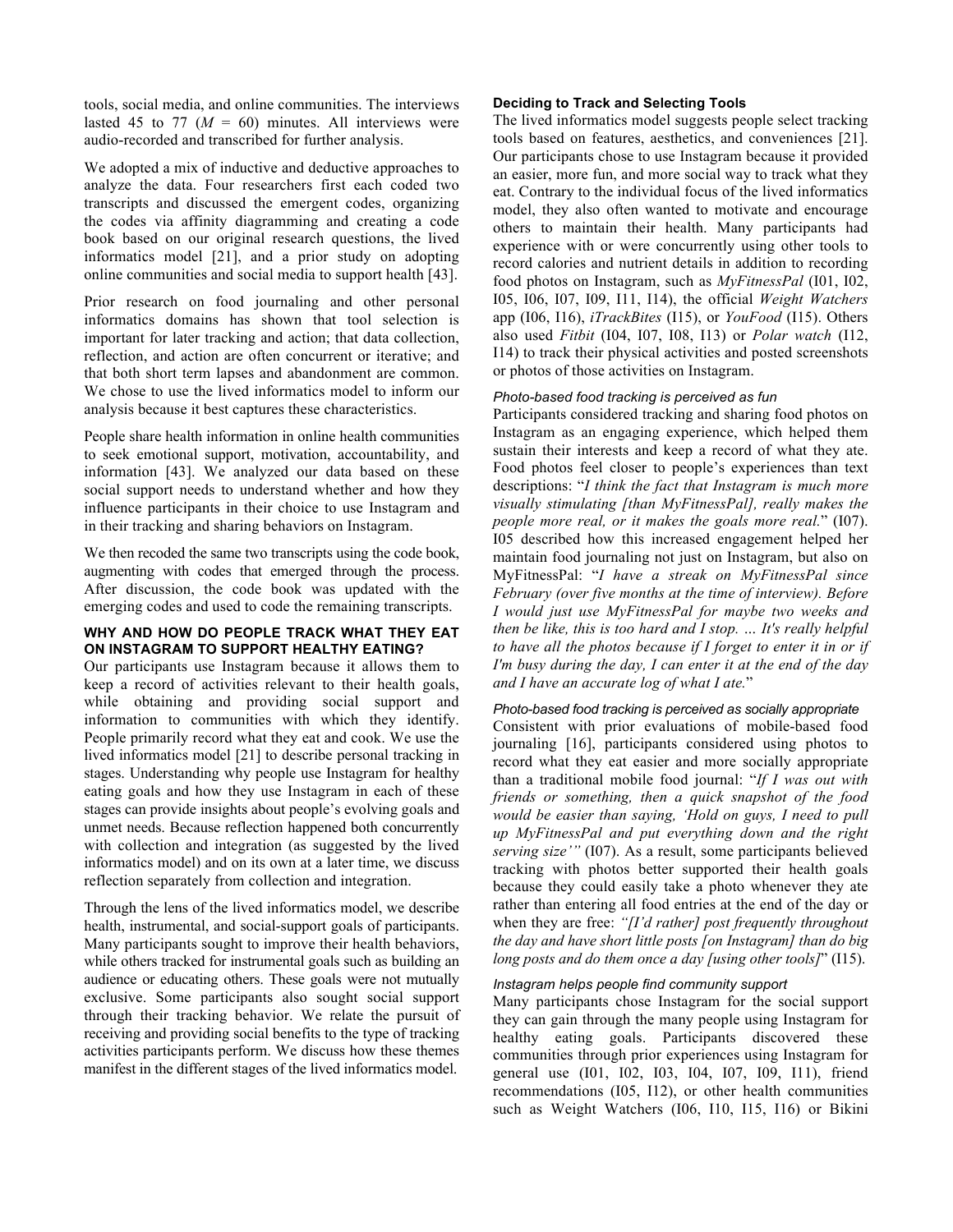Body Guide (I08, I13, I14). Many participants found Instagram users more supportive than users of other social media platforms. For example, I05 did not think Facebook was a proper place to share her everyday diet and workout: "*A lot of my friends on social media are acquaintances or old coworkers … they have some connection to you but not enough so that they care about actually supporting you*."

To find communities, participants often augmented their posts with hashtags. They decided which hashtags to use based on other people's posts or popular food hashtags from Instagram's autofill features. They also learned new hashtags by noting ones that were used concurrently with the ones they knew. After determining whether the hashtag caught the attention of people they wanted to attract (e.g., people belonging to specific communities, such as #weightwatchers), they gradually settled on a fixed set of hashtags used for most of their posts. I07 explained: "*I think the hashtags [help] us find each other …. If I was just posting these photos to an empty wall, there was no way that I'd be connected to others with similar goals to me."* Hashtags are especially useful for people following a specific program or participating in an event. I08 met other women participating in the same health challenge through hashtags (e.g., #oneperfectweek) and would use such tags to find updates from others at a similar stage of progress. Many participants also use hashtags to find people across communities. For example, participants who investigated hashtags like "#caloriecounting" or "#weightloss" often encountered Instagrammers who subscribed to alternate diet plans. Through this exploration, they discovered different diet and exercise routines.

## *Instagram allows people to motivate and educate others*

Some participants chose Instagram because it gave them a way to share their experience with, motivate, and educate other people. I06 mentioned that she started posting food and workouts on Instagram because she wanted her weight loss experience to motivate others: *"Like people that are trying to lose weight and get healthy and might need some extra motivation or just feel stuck or maybe discouraged. I had hoped they would find me, and I could help inspire and motivate them in some way.*" Similarly, I04 started to share her cooking on Instagram to help friends who wanted to improve their cooking skills to eat healthier. These cooking posts often led to comments, messages, and even phone calls from friends wanting food preparation details: "'*What flour did you use, and how did you get it? Can you come and teach me?' Then we just had this discussion about the same thing or maybe you should try it this way*" (I04).

#### **Collection and Integration**

In our analysis, *collection* occurs when participants post about their food or fitness on Instagram. We define *integration* as incorporating other information related to their health goals in the photos or captions. The lived informatics model suggests people collect and integrate data differently depending on their motivation for tracking. For example,

people who track to change their behavior usually track frequently, while instrumental trackers collect data when the benefits outweigh the costs. Participants also integrate data when integration generates insight. Our participants tracked for a mix of behavior change and instrumental goals. Receiving and providing social support motivated them to collect data consistently, and it sometimes motivated them to integrate data from multiple tracking tools.

*Accountability: Tracking to keep one and others accountable*  Participants frequently said that Instagram supported their health goals by giving them a sense of accountability. Social accountability refers to sharing one's progress to support their continued pursuit of their health goals [35]. Participants described collecting and integrating data on Instagram to stay accountable to themselves and others.

Participants felt that sharing their food photos and having people follow their posts helped them remain accountable for their tracking and health goals. For this reason, participants described feeling a need to honestly record everything: "*I'd post everything even if that's not super healthy*" (I06). I07 would sometimes 'cheat' on MyFitnessPal by leaving out small treats, but would post everything on Instagram, which held her accountable to her goal: "*before [when using MyFitnessPal] I would have a small snack pack that was a bag of chips and be like, 'Oh, that doesn't really count because it's just a little tiny bag.' But I think with Instagram, it helped me because I was taking a picture of it - It's real and it exists and it does count towards what I was eating. And then putting a visual image of it up really helped me stay honest*." This accountability is important because missing entries commonly results in abandonment [17].

# *Emotional Support: Sharing tracked data for support*

Participants posted and shared what they ate to receive emotional support. By finding others interested in similar diet options, having the same goals, or going through the same weight loss processes, many participants felt better supported by Instagram than by their friends and families: "*It makes me feel like I'm then around other people that feel the same, that have the same goals as me, and it can support me in that; whereas I don't particularly have that with my friends and family just because they're not particularly interested anymore*" (I09).

Participants often posted particularly difficult moments, hoping to receive emotional support. Participants generally perceived Instagram users as being open about sharing bad days and encouraging to each other: "*people are acknowledging that I'm trying*" (I02) and "*there were people rooting for me*." (I15). Sharing failures (i.e., behaviors conflicting with the individual's health goals) helped them get the emotional support they needed to accept their failures and move on. I15 described a motivational quote she posted when she had a bad day: "*Some of my followers, and people who I follow as well, commented and wished me well and sent me love. It didn't make my day any better but it did make me feel better about everything.*"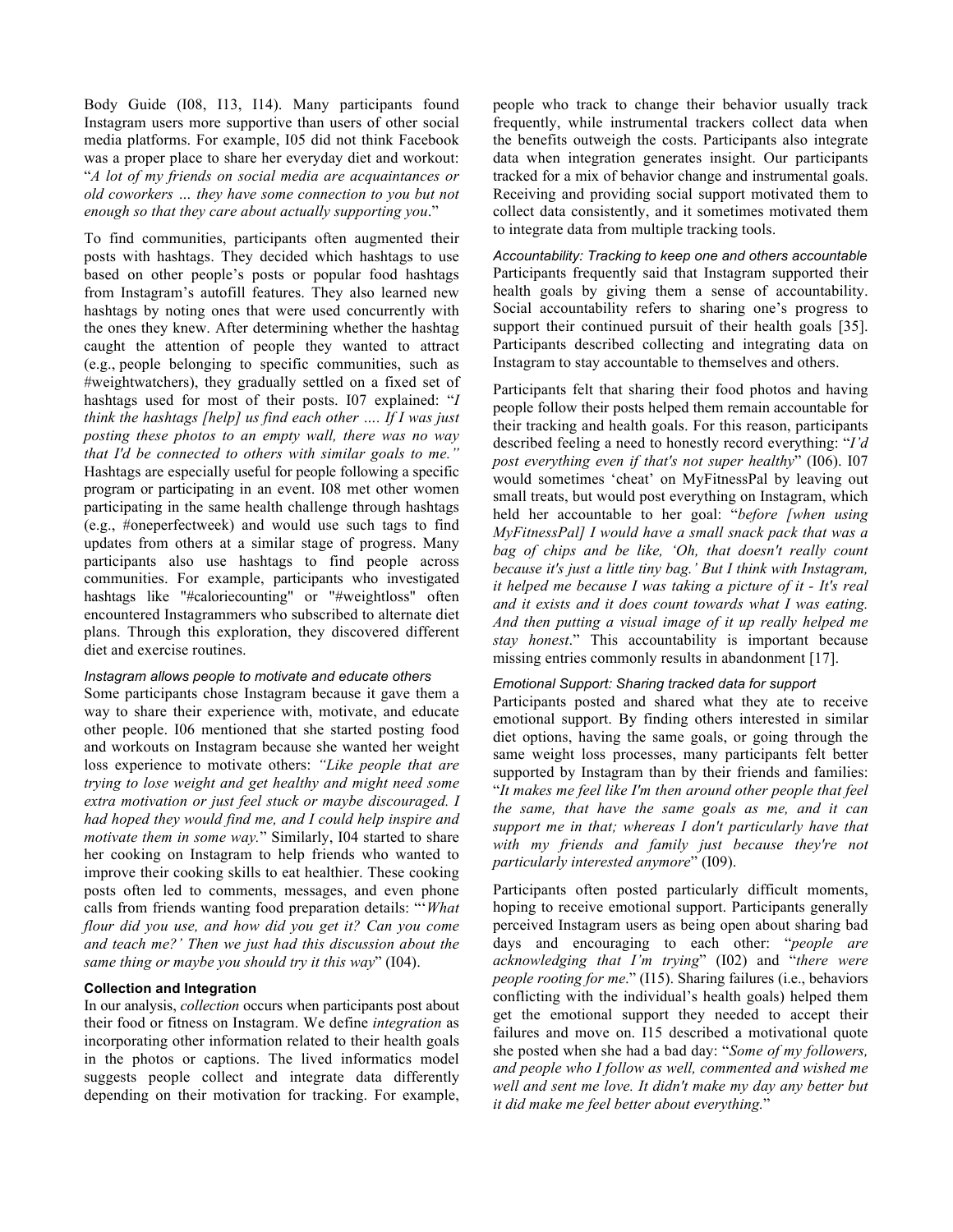Participants also used captions to attract support from others by helping others relate to their experience. Over time, I01 found that adding more personal messages in captions helps her to get more reactions from followers: "*To be a little less objective, a little more personal, to share more of what I'm feeling versus just stating [in the caption]. … I find that people respond better to that. People will comment more. It almost feels as if they're encouraging me because people want to support each other*."

Participants strove to make the photos they posted visually appealing because they felt that more attractive photos get more attention from other Instagram users. This attention helped increase their motivation for posting and sharing: "*I notice that when I had something that looked tasty and healthy, I would get more people liking the photo… I think I really used that as motivation too*" (I07). Participants had various strategies for taking proper food photos. They would adjust layout and lighting or use various filters or third-party apps. These strategies sometimes affected their food choices: "*[I started to make and eat more vegetarian food] because I think a lot of vegetarian food and vegan food that I make has a lot of green stuff in it and it's very attractive to people*" (I05). Participants also considered timing of posts strategically to get social interactions from other users: "*I've kind of figured out certain times during the day that more people seem to be active on Instagram*" (I03).

## *Motivation: Tracking to motivate oneself and others*

Participants posted about accomplishments and experiences to motivate themselves and others. Some participants posted accomplishments, such as reaching weight or fitness goals. For example, I06 posted a day when she reached a large number of steps: "*I had a really good day, and I had gotten 16,000 or more steps, then I feel like I want to share my progress and everything with everyone."* (I06).

Others posted on Instagram to provide motivation to others. I06 thought that "*show[ing] others what I was going through and eating and everything would help inspire and motivate them*." I15 mentioned that she kept posting her food even after she reached her goal weight because she wanted to become a "*source of motivation and inspiration for people;*" she thought that continuing to share her previous and current habits would help encourage others.

## *Information: Posting to share information and ideas*

Participants also commonly posted what they eat on Instagram to share knowledge about and ideas for healthy eating to others. For example, I01 wanted to convey that dieting does not require giving up flavorful food: "*I just wanted to show people that you can eat food that tastes good and still meets it. It has all the protein and the carbohydrates and the healthy fats, I still hit within the caloric range that I'm aiming for, but it tastes good. It doesn't feel like I'm eating broccoli and chicken*" (I01).

To make food posts useful for others, participants supplemented food photos with informative comments and hashtags. Many participants included recipes and food preparation information in their posts. Since it is difficult to include URLs in comments on Instagram, participants posted full recipes inside the comment instead. Some used hashtags to represent the ingredients to make it easier for others to search for the recipe: "*If I used a particular ingredient or method, I would sometimes use that as a hashtag. An example of that is, you can make kind of fake spaghetti noodles out of zucchini using a spiralizer and they're called zoodles, so I would use the hashtag for zoodles if I made something with that"* (I13).

Some participants integrated information from other tools into their food posts to provide more details. I11 shared her Instagram posts on Tumblr, where she could include more details, and provided the Tumblr link in her Instagram profile: "*If I post a picture on Instagram and then they go to the blog to see the entire recipe then they can actually click on the links*." I06 would calculate Smart Points and add that to her photos: "*It helps because a lot of people that might be using Weight Watchers usually are saying like how many Smart Points is in whatever they are eating. …That helps when you see people posting stuff like that so then you can kind of get ideas on what to eat.*" Others also often manually incorporated caloric information in their text descriptions, hashtags (e.g., #200calories), or photos using photo-editing tools to help others and themselves reflect and search for previously cooked foods based on calories.

Participants also considered what post content and timings would be most appropriate and useful for their followers. For example, I01 would deliberately make variations of the same food or perform easier workouts so others can follow more easily. I11 once wanted to share a coffee with sugar-free syrup, but decided to post at a time when the content would be more appropriate for her followers: "*I took the picture and then I was like, 'Is it good to post a picture with coffee at 10:00 in the evening UK?'*"

#### **Reflection**

Participants often reflected on their decisions of eating and tracking by reading their old posts and by reading and commenting on other people's posts. The lived informatics model suggests that people who track to change their behavior usually review their data more often than instrumental trackers. Our participants saw reflection as a way to receive and provide social support, and thus were motivated to reflect on their data and that of others.

#### *Accountability: Reflecting on old posts to stay accountable*

Participants maintained accountability by reviewing and reflecting on what they had done in the past. Participants found that looking back at their posts made them aware of how well they were maintaining their desired diet and helped keep them accountable. One participant noted how much she had eaten out in the past week and decided to cook more meals at home: *"if I've posted a lot of pictures of food from restaurants, it also kind of tells me, 'Hey, you haven't had anything that's been homemade in a while.*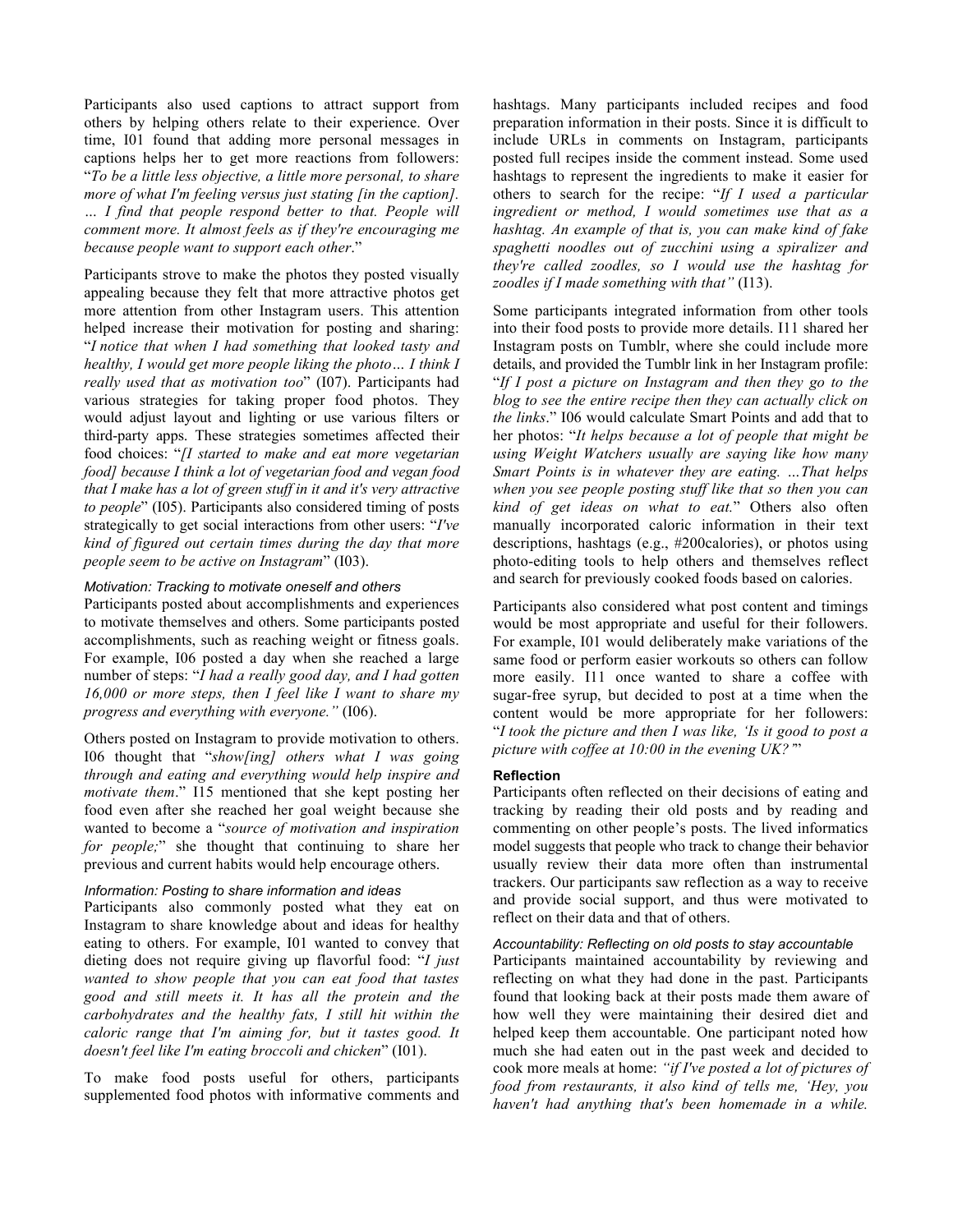*You've been eating out a lot. Maybe you should make a salad for yourself.'"* (I03). Another participant decided to pack her lunches at night after noticing she was eating out too much: *"One trend that I've noticed is that I definitely need to take the time to pack a lunch at night before work because if I don't … I'm going to eat a burrito ... I'll take a photo with a burrito in my hand in the car. It's helpful for me to see that and look back at the different days"* (I13).

Participants also checked other people's posts to keep others accountable to their goals. I08 mentioned she checked in with other women participating in the same healthy eating challenge to make sure they are making progress: "*We are finishing up day 2 of this one perfect week so I'm just checking in, seeing how they are doing and asking how their day went. This is also a photo to show like, 'Oh, this is what I had for dinner.' I tagged them and then asked for them to tag me in any of their photos.*"

# *Emotional Support: Reading and commenting for support*

Participants read comments from other people and reviewed the 'likes' their posts received to gain emotional support. I01 described what kind of feedback she got and how she was encouraged: *"People will send a combination of emoticons in kind of encouragement. You'll see people that say 'nice', or 'good job', 'keep it up'. You'll have like clapping hands, you'll have smiley faces or thumbs up kind of thing. It's really fun to have that kind of nice little, even emoji feedbacks, it's super positive for me."*

Participants also felt that giving emotional support back to the community was important. To provide this support, they proactively looked for other people's posts to comment on. They commented on posts by their usual followers, people they follow, and people who use the same hashtags: "*I'll still go to these certain hashtags and scroll through and comment and encourage other people on some posts if they need encouragement or anything like that … not just 'like' other pictures just to get my Instagram handle out there but to actually add to the community*" (I14).

## *Motivation: Reading and commenting for motivation*

Participants found looking back at their feed motivating, particularly during weeks when they were not performing as well towards their goal: "*I felt like I'm stuck, and I wasn't losing weight or anything. I had a bad couple of weeks, so I wanted to go back and see what was I eating a few weeks ago where I was feeling really good and doing good just to refresh my mind and re-motivate myself*" (I06).

Seeing posts from other people was also inspiring and motivating. Many participants, such as I12, described being motivated by seeing what others do: "*There's this picture [another Instagram user] posted today: 'Look at me doing tuck jumps. I couldn't do tuck jumps when I started.' It probably would have killed her. She can do it and I see her … It's like, 'I guess I can do it.'*"

People also found motivation by motivating others. I03 described how she commented on posts from other women struggling with eating disorder recovery: "*I want to motivate those other girls that are struggling to say, 'Hey, I'm in recovery, too, and look what I'm eating.' Like, I've had to go over the same kind of fears, of different fear-foods and stuff. I kind of use it as more of a motivation.*"

*Information: Reviewing posts for inspiration and information*  To help make day-to-day decisions that support their health goals and to find inspiration, participants often looked for ideas and information in their old posts. Participants browsed old posts to find ideas about what to eat or make: "*if I'm wondering what I should make for the week, I like looking through my posts to see other things I cooked before*" (I07). This reflection was particularly useful when they wanted to replicate previous successes: "*when I hit a plateau, going back and seeing, 'Oh, I remember that that week there was a sudden loss. Let's go and see exactly what I ate.' It's very easy to track and replicate*" (I11).

Reviewing other people's food posts also helped our participants obtain ideas and knowledge about food, which was useful to sustain their eating behavior change. As I06 described, new ideas kept her motivated about maintaining her diet goal: "*if I get kind of bored with stuff I'm eating, I can kind of look and see maybe what other people are eating to give me some of the ideas.* "

### **Lapsing and Resuming Tracking**

The lived informatics model categorizes four types of lapsing: forgetting, upkeep, skipping, and suspending. Our participants did not report lapsing because of forgetting or upkeep. They did sometimes intentionally skip or suspend tracking for reasons related to themselves and others. They often received social support when they lapsed.

# *Accountability: Lapsing when accountability needs change*

Participants often lapsed when their goals shifted and caused their accountability needs to change. Some participants were rigorous about tracking when they were trying to change their behavior but relaxed when they were satisfied with it (I03, I04, I07). I03 described how her level of tracking loosened when she reached a goal: *"I'm on a vacation, then I eat out ... Suddenly I come back on Monday. I eat at home the whole time because I have to make up for eating out. 'I'm going to keep track until Friday,' and then I'm like, 'Okay, so now I'm back on track, so I don't have to keep tracking anymore.'"*

Other participants lapsed because they wanted to help others keep accountable to their goals and worried that certain posts could negatively affect the behavior of their followers. I13 decided that she would not post certain food photos that could cause negative behavior in others: "*I just don't want to post too many potentially triggering photos because they have no way of opting out of seeing them.*"

The goal of accountability was also sometimes at odds with impression management, and participants sometimes lapsed to preserve their image. For example, some were reluctant to post food perceived as undesirable, and I04 worried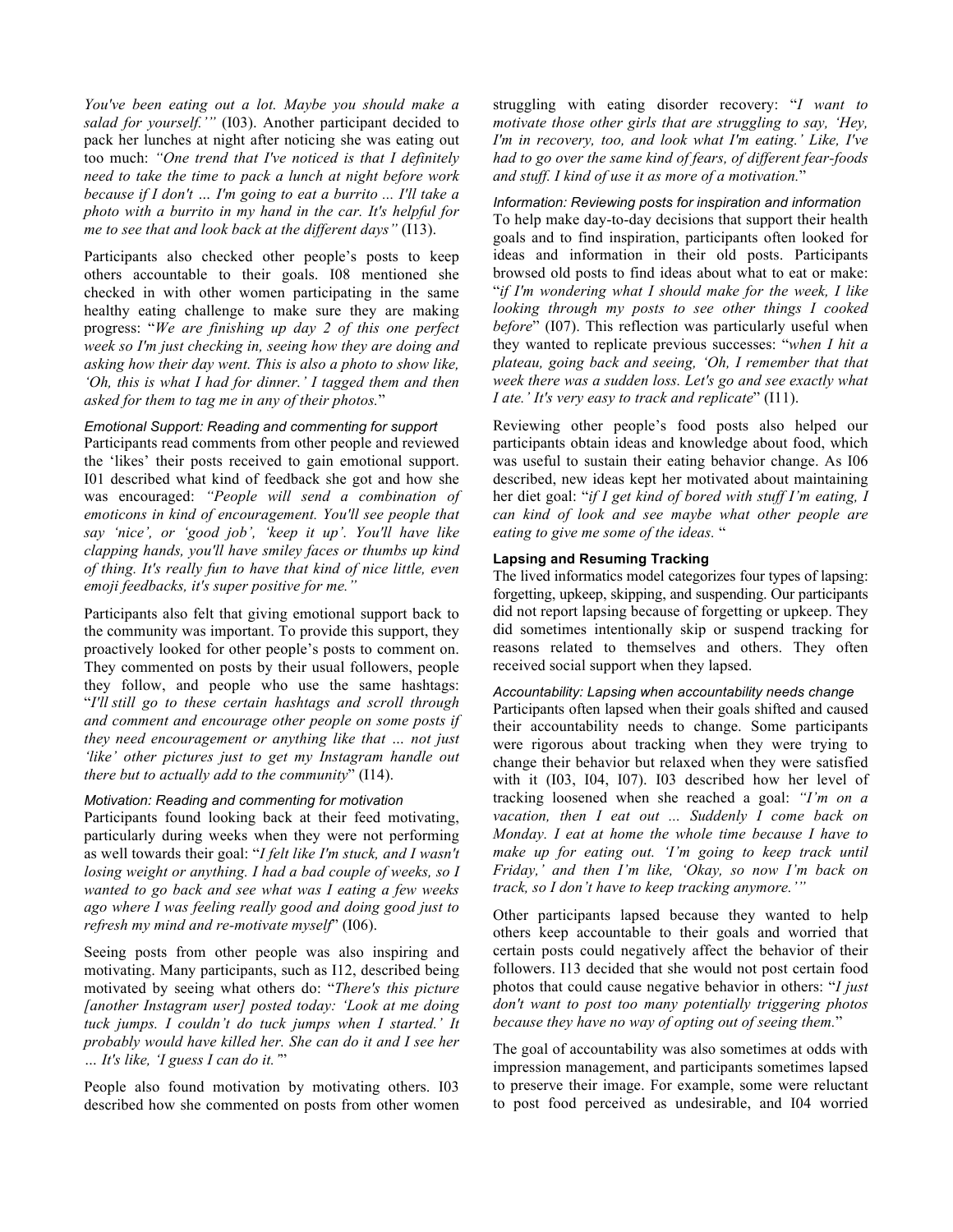about her parents seeing posts that showed her drinking: *"If I take pictures of something that I've been drinking, I don't share it with my parents because they don't like me drinking ... that's to share with friends"* (I04).

Alternatively, some participants felt uncomfortable lapsing because of their perceived accountability to others. They felt the need to explain their behavior because they did not want to disappoint others. I09 described one instance when she went traveling and did not have a reliable internet connection for three days. Concerned that her followers were waiting for her posts, she explained her connectivity issues to her followers in her first post after her return. I11 similarly felt that her followers were *"looking at [her] as the UK keto guide".* Because of this perceived accountability, she felt she needed to justify actions that did not befit a role model: *"why I've eaten bad that day."*

*Emotional Support: Lapsing triggered additional support* Participants mentioned that their lapses sometimes lead to additional emotional support from others, which could help them resume tracking. After being sick and not posting on Instagram for a while, I12 found others left encouraging comments when she resumed posting: "*The girls are like, 'Yeah, see that's good. You're still eating healthy. At least you're doing it.'*" Some participants even received in-app messages from others when they had not posted for a while (I06, I10, I12): *"I had someone message me, and I had no idea who it was, and she had like commented in some of my pictures, and she messaged me to see me if I'm okay because I hadn't posted anything in a couple of days, and I was like 'Wow.' I'm like 'Thanks.' ... it made me feel good and kind of got me motivated that like someone that I don't even know takes the time to send me a message to make sure everything was okay"* (I06). These comments and messages made participants feel they were cared for and supported, with messages helping them go through difficult time and resume their everyday tracking activities.

*Information: Lapsing when photos lacked useful information* Participants whose primary goal on Instagram was to provide knowledge to others were more selective about their posts, intentionally posting about food or workouts to be informative rather than posting all the food they ate or exercises they did (I04, I11, I15). For example, I04 only shared food she had not previously posted because she did not think reposting the same food would be useful for other people: *"I will post maybe once a week or twice a week. Then I won't repeat my posts. I wouldn't post something that I already posted ... I post something that's interesting."*

## **DISCUSSION**

People track their food on Instagram with the intertwined goals of supporting healthy eating and providing and receiving social support. The lived informatics model and other personal informatics models may be strengthened by the inclusion of social interaction and other social roles in the model. As seen among our participants, use of Instagram for food journaling can support both health and social goals, but this use requires people to make tradeoffs between consistent tracking and social needs. Designs can better support people in making these decisions.

#### **Including Social Roles in Personal Informatics Models**

Our findings show that people's interactions with others can influence personal tracking behaviors. Prior research established that others, such as health care providers [12,35] or family members [25,50], influence people's tracking and health decisions and can help them maintain their health. Involvement of others can offer accountability and guidance on how to track as well as how to interpret and act on tracked data. Although the importance of others in health behaviors and in self-tracking decisions is well-established, the models the HCI community uses to understand and design for self-tracking tools [21,29] still focus on the individual.

Our study of Instagram for food tracking offers an in-depth understanding of the many ways others can influence tracking decisions and related behaviors. Participants chose to use Instagram in their food tracking for many of the same reasons people share health information in other forums: to receive accountability, motivation, emotional support, and information from others. But they also chose to use, or continue using, Instagram for their food tracking so they could offer this social support to others.

This motivation carried through to the collection stage of tracking. Our participants created and curated posts to make them desirable, motivating, inspirational, and informative for themselves and others. Our participants also reflected on data collected both by themselves and others, which differs from the emphasis of personal informatics on reflecting primarily on one's own data. Prior work has demonstrated that reflecting on family member's tracking data [50] and receiving prompts from health experts [35] can address challenges that arise in reflection.

The desire to pursue or provide social support can also have negative consequences, triggering lapsing and resumption in tracking. For example, only posting informative photos can leave tracking data incomplete for later reflection on behavior change goals. However, people might have other goals for reflection, and some recent studies (e.g., [19]) have begun to examine how to make incomplete tracking data useful to support such reflection. By understanding why people lapse and resume, and how these reasons conflict with their goals for reflection, systems can also make people aware of these decisions. Systems can also help people make informed decisions that accommodate tradeoffs between social needs and reflection, such as the frequency or the type of posts.

Updating personal informatics models to more explicitly help designers and researchers consider the different roles and influences people may have in self-tracking could lead to new design opportunities. Below, we discuss some of those opportunities in the food tracking domain.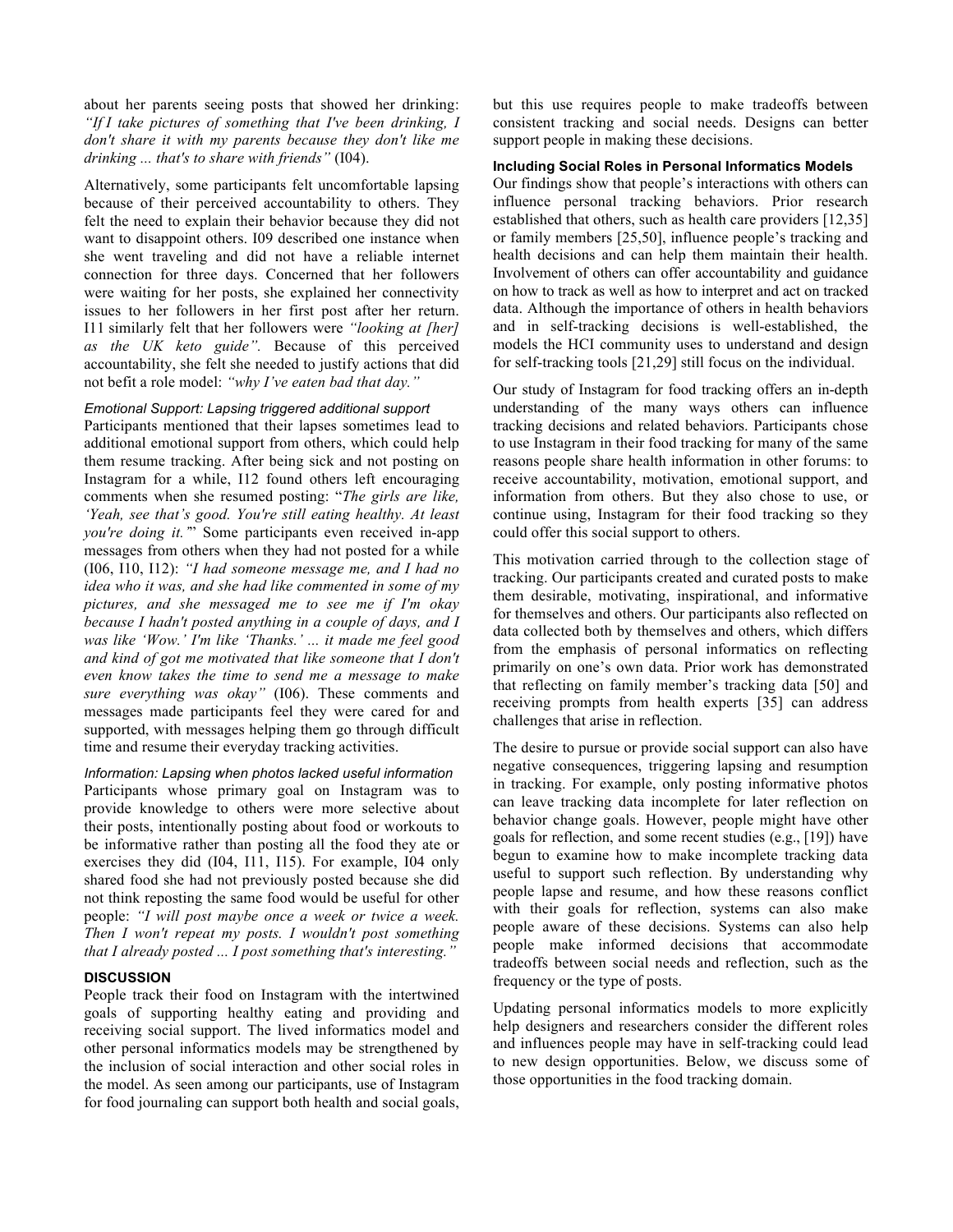## **Using Hashtags to Reveal Myriad Communities**

Previous work has suggested that hashtags can induce a sense of ad hoc community [3]. Our findings suggest that this function of hashtags was an important reason users select Instagram for food tracking. The ability to use multiple hashtags allowed users to easily find similar others and to discover and enter new communities. This exposure to new communities helped them find ideas for new exercise and diet options (e.g., new ingredient options to try) and develop their own recipes or exercise regimen.

Prior work in online communities [3,31,43] and health tracking [14,52] has shown the value of social support from similar others. Most online communities and social media platforms also provide features to support people in finding others with the same interests or goals, such as discussion boards with specific topics, Facebook groups, or subreddits. However, commenters with different conditions or illnesses can still share related experiences and provide emotional support [28]. Similarly, strangers on online communities can also provide accountability and information support [43]. Our findings confirm that both similar others and people who are quite different can provide support. Our participants were inspired by users who shared similar healthy eating goals but whose lives were quite different from their own (e.g., students vs. stay-at-home moms). They could also explore new ingredients that are different from their usual choices, but still within their diet restrictions or preferences (e.g., fresh food vs. artificial food substitutes).

However, in Instagram's current form, user discovery of new hashtags depends on serendipity. To better support this type of exploration, systems can show users commonly co-occurring hashtags. Systems can also help users navigate through different communities whose norms they are not familiar with by exposing in-group norms [9] and exposing information that is desirable across different communities.

#### **Managing Tensions between Goals and Social Needs**

Using Instagram both for tracking one's own health behaviors and for engaging others creates a tension between personal tracking goals and social goals. This tension can cause people to adjust their behaviors to reconcile the two goals. Sometimes this adjustment leads to behaviors that are both better for the user's health and more engaging for others, but sometimes people prioritize one goal over the other, even to the detriment of their own health behaviors.

#### *Tracking change when supporting social needs*

Membership in the Instagram community influenced how our participants collected information. Previous research has also found that participants wanted to post interesting rather than routine content [41,43], including photos [5]. Findings in other online communities [43] and family journaling [25] also show that people strove to engage and inform their audience with the content they posted, even when this conflicted with personal goals.

Our findings emphasize an underlying conflict in this preference: the desire to keep an Instagram feed interesting and engaging poses a challenge to users who want to record their day-to-day meals. Because of this conflict, all but two participants created separate accounts to prevent over-sharing. To maintain an interesting feed, some participants also lapsed in tracking, which in turn limited their ability to review and reflect on past behavior, such as preventing people from identifying personal antecedents of a negative outcome (e.g., undesired weight gain). One design opportunity could be to support different content lifespan for sharing and reflection. For example, systems could support ephemeral sharing, similar to Instagram Stories, to fulfill people's social needs while maintaining the content privately for future reflection. Designers of tracking systems should also consider supporting reflection according to what people try to learn from their or other people's behavior. For example, when people seek inspiration from past behavior, systems could highlight weeks when the user ate healthy or diversified meals, even given an incomplete record. When reflecting to understand personal behavior, the system could highlight the weeks most representative of food patterns and emphasize when the data might be incomplete.

## *Behavior change when supporting social needs*

The conflict between Instagram norms and someone's personal health goals also affects user behaviors, in positive and negative ways. In some cases, social norms influenced participants to act in ways more consistent with their own health goals. For instance, some participants mentioned eating fewer snacks (I12), more vegetables (I03, I05), or more diverse food (I10, I15) because they did not want to disappoint their followers and wanted to stay accountable to them. Their healthy behavior choices were often reinforced by reading other people's posts to learn healthy eating strategies and by receiving feedback from followers. Similar to Community Mosaic users, our participants also made healthier choices so they would not have and then share experiences that might negatively influence others [44].

However, in other cases social pressure made participants less likely to engage in healthy behaviors: I01 swam less frequently because the workout was less accessible to her followers. Increases in negative behaviors and outcomes have occurred in other Instagram communities, such as depression in eating disorder recovery communities [7]. Content can also influence people who run across the posts but are not part of the community, such as people who find pro-anorexia content by searching for fitness or health-related hashtags [45]. As suggested by research on depression online [10], designers or facilitators of online communities should consider creating awareness by proposing community norms for positive behavior. Systems can promote this awareness by supporting people to reflect on their long-term trend in relation to a community's overall behavior. Systems can also involve health experts to moderate negative posts or promote educational material to increase awareness of positive behavior.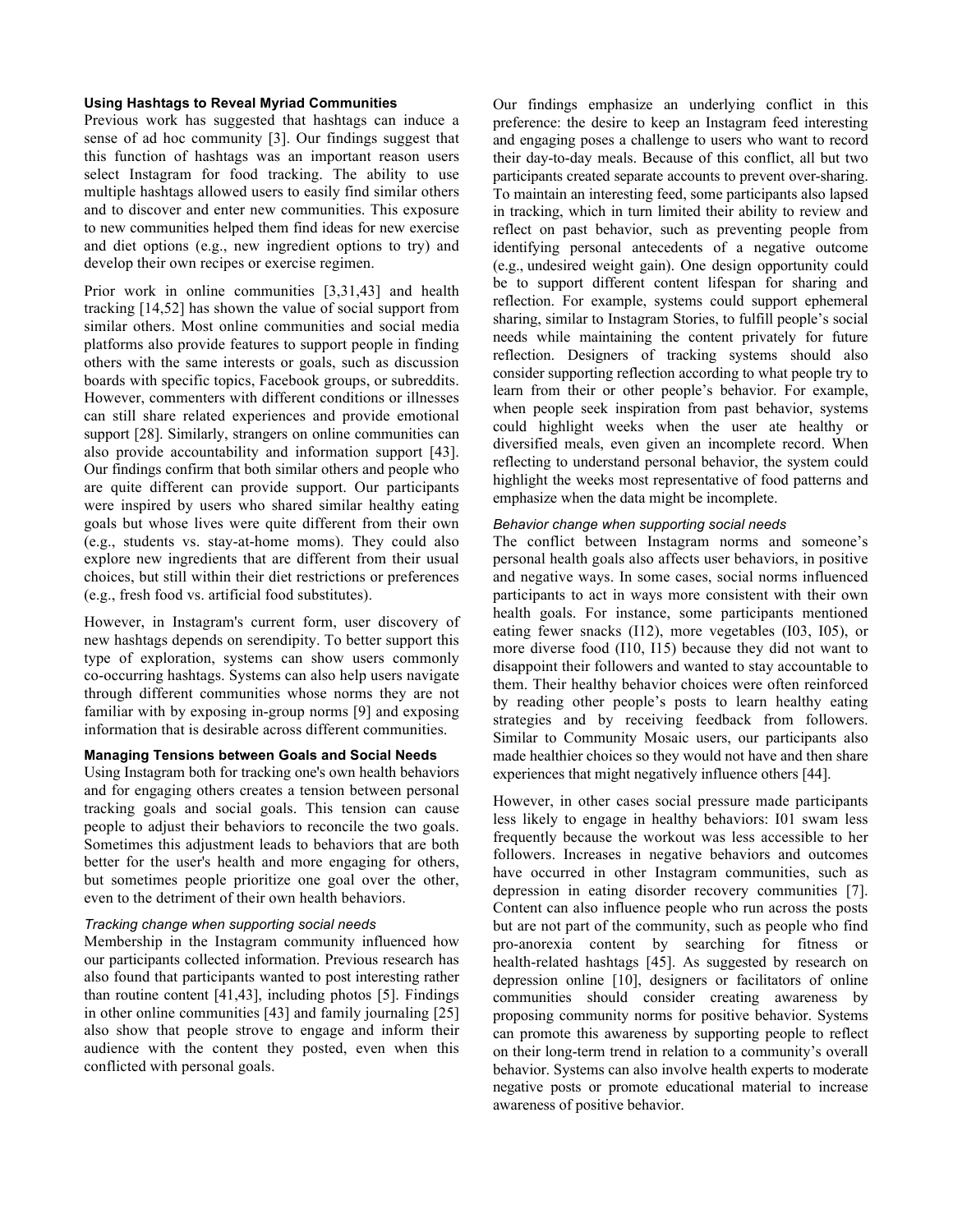## **Appropriating Multiple Tools for Social Personal Tracking**

Munson et al. [39] describe how repurposing social media platforms for health can be a first-order approximation —a "*tractable solution that partially solves specific problems with known trade-offs*" [1]— that can help individuals attempting to manage different aspects of their health. Using Instagram as a social, photo-based food journal, is one such approximation: it provides features to support food photo collection, reflection on old posts, and finding community support. Instagram was not designed for personal tracking, and does not include common self-tracking features, such as summaries designed to support reflection. As Instagram was not designed to support a focus on healthy eating, it also lacks features to support recording or sharing detailed food information or recipes. The lack of these features might be challenging for people who seek to appropriate Instagram as a personal food tracking system.

However, our findings suggest that participants with varied health goals could appropriate Instagram's features to fit with their needs. Some participants would glance chronologically through the color and content of food photos to find trends and awareness. Others felt more engaged with their tracking without entering all the details. Some of Instagram's flexibility derives from it not being designed for food tracking, and so it does not impose a designer's notion of how people should track food. This allows people to use the photos and text fields as needed to meet their goals.

People also use Instagram alongside other tools to support particular tracking needs, such as I15 who used YouFood for detailed food tracking while also posting photos to Instagram for social support. I05 also use Instagram photos as a reminder of what she had eaten for the day and then used MyFitnessPal for calorie counting. While participants often found tracking different information using several apps useful, they also discussed a need to integrate information from several sources to help them reflect on their holistic health goals. Helping users easily integrate additional information with the right level of detail into their food posts could support their reflection on their behaviors in more detail. Future systems should also consider allowing importing and exporting data from different tools with customized levels of disclosure. In this way, users can select tools that best fit their needs.

## **LIMITATIONS AND FUTURE WORK**

We searched for users using #fooddiary or #foodjournal at various times of day to recruit participants across different time zones who were posting food photos at different times of day. However, we only encountered one male in over 200 Instagram users we contacted, who did not respond to our interview invitation. We specifically looked for males in snowball sampling. Participants also commented on male scarcity. As a result, participants were all female and 18 to 34 years old, leaving us unable to describe experiences of Instagram users more broadly.

We were also only able to recruit participants who were actively using Instagram to support healthy eating behavior, because hashtag searching on Instagram only shows results from the most current hashtag use. Therefore, although our study includes participants who had previously lapsed, it does not describe the experiences of people who abandoned food tracking on Instagram.

While we strove to understand a range of uses and experiences, including participants with varied numbers of followers and in different stages of pursuing healthy eating, we did not collect socioeconomic status (e.g., education or income). Future research should examine the experiences of people of diverse socioeconomic status. In addition, while our participants had diverse goals and follower counts, our sample size was small. Future, larger-scale research is needed to provide nuanced insight into differences between user groups.

## **CONCLUSION**

Building on prior knowledge of how people appropriate social media for the pursuit of health goals, we describe lived experiences of personal food tracking in a social environment. We use the lived informatics model to describe how people's tracking activities were shaped by their intent to receive and provide social support on Instagram. Goals of managing one's impression, receiving and providing social benefits, and keeping track of behavior are intertwined and influence each other.

Designers wanting to support personal tracking in social contexts should consider features that help users pursue social benefits. For example, systems can help users access communities for specific health goals and diverse exploration as well as providing strategies to navigate through different communities. Also, systems can support users in integrating information from different apps that are better fit to various aspects of their health goals.

For personal informatics researchers, the personal informatics models should be further developed to account for social influence. Researchers should reflect on how social needs affect people's decisions about and behavior surrounding the acts of selecting tools, collecting, integrating, and reflecting on data, and lapsing and resuming.

## **ACKNOWLEDGMENTS**

We thank Laura Pina, Daniel Epstein, Lucas Colusso, Arpita Bhattacharya, and reviewers for thoughtful feedback on the earlier version of this paper. This study is funded in part by the National Science Foundation under awards IIS-1553167 and SCH-1344613, the Agency for Healthcare Research and Quality under award 1R21HS023654, a University of Washington Innovation Research Award, and Microsoft.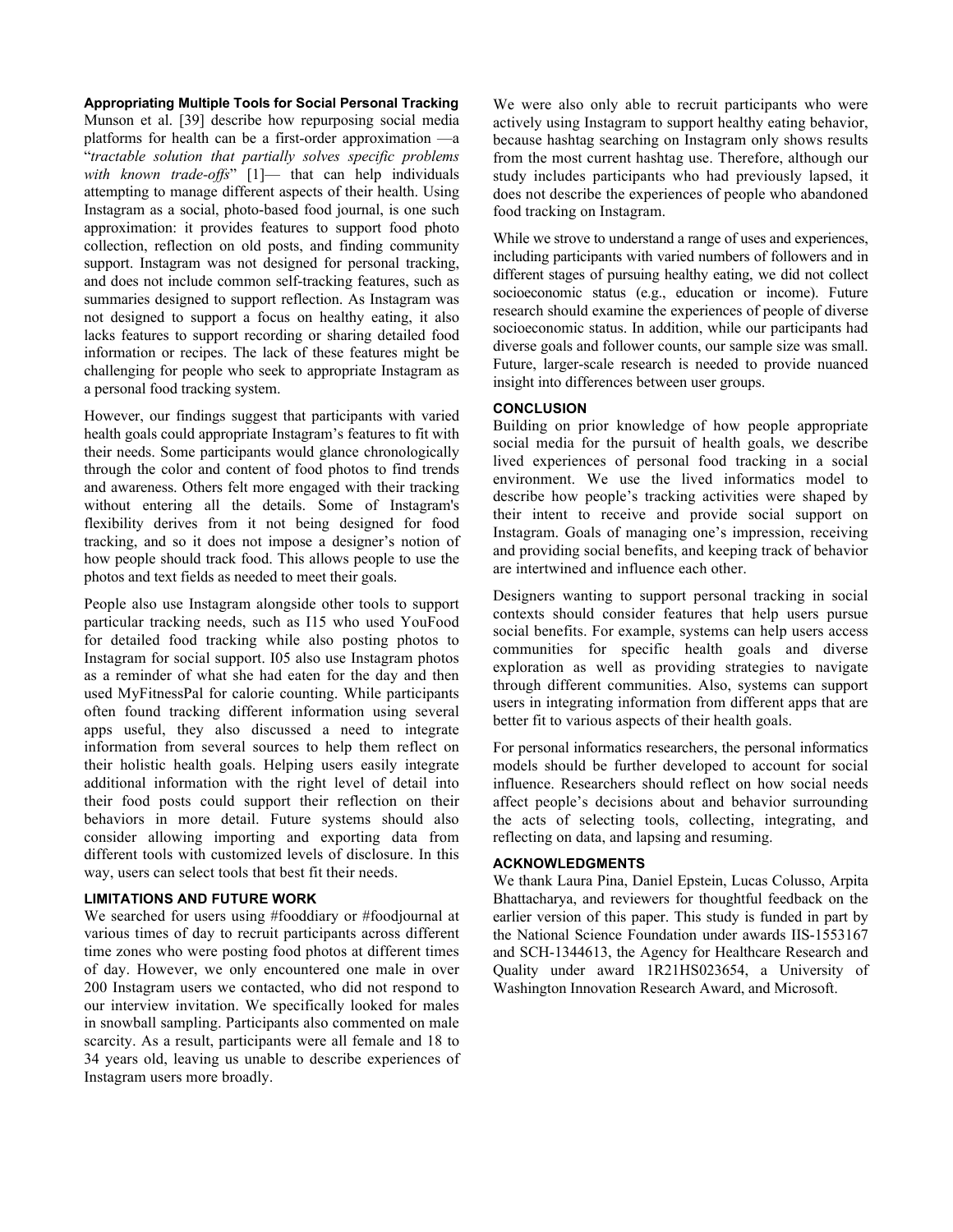# **REFERENCES**

- 1. Mark Ackerman. 2009. The Intellectual Challenge of CSCW: The Gap Between Social Requirements and Technical Feasibility. *International Journal of Human Computer interaction* 24, July 2014: 37–41. http://doi.org/10.1207/S15327051HCI1523
- 2. Phil Adams, Eric PS Baumer, and Geri Gay. 2014. Staccato Social Support in Mobile Health Applications. *Proceedings of the SIGCHI conference on Human Factors in Computing Systems (CHI 2014)*: 653–662. http://doi.org/10.1145/2556288.2557297
- 3. Nazanin Andalibi, Pinar Ozturk, and Andrea Forte. Sensitive Self-disclosures, Responses, and Social Support on Instagram: the Case of #Depression. *Proceedings of the ACM Conference on Computer Supported Cooperative Work (CSCW 2017)*. http://doi.org/10.1145/2998181.2998243
- 4. Lenore Arab, Deborah Estrin, Donnie H Kim, Jeff Burke, and Jeff Goldman. 2011. Feasibility Testing of an Automated Image-Capture Method to Aid Dietary Recall. *European Journal of Clinical Nutrition* 65, 10: 1156–1162. http://doi.org/10.1038/ejcn.2011.75
- 5. Eric PS Baumer, Sherri J Katz, Jill E Freeman, Phil Adams, Amy L Gonzales, John Pollak, Daniela Retelny, Jeff Niederdeppe, Christine M Olson, and Geri K Gay. 2012. Prescriptive Persuasion and Open-Ended Social Awareness: Expanding the Design Space of Mobile Health. *Proceedings of the ACM Conference on Computer Supported Cooperative Work (CSCW 2012)*: 475–484. http://doi.org/10.1145/2145204.2145279
- 6. G Bird and P C Elwood. 1983. The Dietary Intakes of Subjects Estimated From Photographs Compared with a Weighed Record. *Human nutrition. Applied nutrition* 37, 6: 470–473. http://europepmc.org/abstract/MED/6662734
- 7. Stevie Chancellor, Zhiyuan Lin, Erica L Goodman, Stephanie Zerwas, and Munmun De Choudhury. 2016. Quantifying and Predicting Mental Illness Severity in Online Pro-Eating Disorder Communities. *Proceedings of the ACM Conference on Computer-Supported Cooperative Work and Social Computing (CSCW 2016)*: 1171–1184. http://doi.org/10.1145/2818048.2819973
- 8. Stevie Chancellor, Tanushree Mitra, and Munmun De Choudhury. 2016. Recovery Amid Pro-Anorexia: Analysis of Recovery in Social Media. *Proceedings of the SIGCHI Conference on Human Factors in Computing Systems (CHI 2016)*: 2111–2123. http://doi.org/10.1145/2858036.2858246
- 9. Stevie Chancellor, Jessica Annette Pater, Trustin Clear, Eric Gilbert, and Munmun De Choudhury. 2016. # thyghgapp: Instagram Content Moderation and Lexical Variation in Pro-Eating Disorder Communities. *Proceedings of the ACM Conference on Computer-Supported Cooperative Work & Social Computing (CSCW 2016)*: 1201–1213. http://doi.org/10.1145/2818048.2819963
- 10.Munmun De Choudhury, Emre Kiciman, Mark Dredze, Glen Coppersmith, and Mrinal Kumar. 2016. Discovering Shifts to Suicidal Ideation from Mental Health Content in Social Media. *Proceedings of the SIGCHI Conference on Human Factors in Computing Systems (CHI 2016)*: 2098–2110. http://doi.org/10.1145/2858036.2858207
- 11.Munmun De Choudhury, Sanket Sharma, and Emre Kiciman. 2016. Characterizing Dietary Choices, Nutrition, and Language in Food Deserts via Social Media. *Proceedings of the ACM Conference on Computer-Supported Cooperative Work & Social Computing (CSCW 2016)*: 1157–1170. http://doi.org/10.1145/2818048.2819956
- 12.Chia-Fang Chung, Kristin Dew, Allison Cole, Jasmine Zia, James Fogarty, Julie A Kientz, and Sean A Munson. 2016. Boundary Negotiating Artifacts in Personal Informatics: Patient-Provider Collaboration with Patient-Generated Data. *Proceedings of the ACM Conference on Computer-Supported Cooperative Work & Social Computing (CSCW 2016)*: 770–786. http://doi.org/10.1145/2818048.2819926
- 13.Andrea Civan-Hartzler, David W McDonald, Chris Powell, Meredith M Skeels, Marlee Mukai, and Wanda Pratt. 2010. Bringing the Field into Focus: Usercentered Design of a Patient Expertise Locator. *Proceedings of the SIGCHI Conference on Human Factors in Computing Systems (CHI 2010)*: 1675–1684. http://doi.org/10.1145/1753326.1753577
- 14.Sunny Consolvo, Katherine Everitt, Ian Smith, and James A Landay. 2006. Design Requirements for Technologies that Encourage Physical Activity. *Proceedings of the SIGCHI Conference on Human Factors in Computing Systems (CHI 2006)*: 457–466. http://doi.org/10.1145/1124772.1124840
- 15.Sunny Consolvo, Predrag Klasnja, David W McDonald, and James A Landay. 2012. Designing for Healthy Lifestyles: Design Considerations for Mobile Technologies to Encourage Consumer Health and Wellness. *Foundations and Trends in Human–Computer Interaction* 6, 3–4: 167–315. http://doi.org/10.1561/1100000040
- 16.Felicia Cordeiro, Elizabeth Bales, Erin Cherry, and James Fogarty. 2015. Rethinking the Mobile Food Journal. *Proceedings of the SIGCHI Conference on Human Factors in Computing Systems (CHI 2015)*: 3207–3216. http://doi.org/10.1145/2702123.2702154
- 17.Felicia Cordeiro, Daniel A Epstein, Edison Thomaz, Cordeiro, Elizabeth Bales, Arvind K Jagannathan, Gregory D Abowd, and James Fogarty. 2015. Barriers and Negative Nudges: Exploring Challenges in Food Journaling. *Proceedings of the SIGCHI Conference on Human Factors in Computing Systems (CHI 2015)*: 1159–1162. http://doi.org/10.1145/2702123.2702155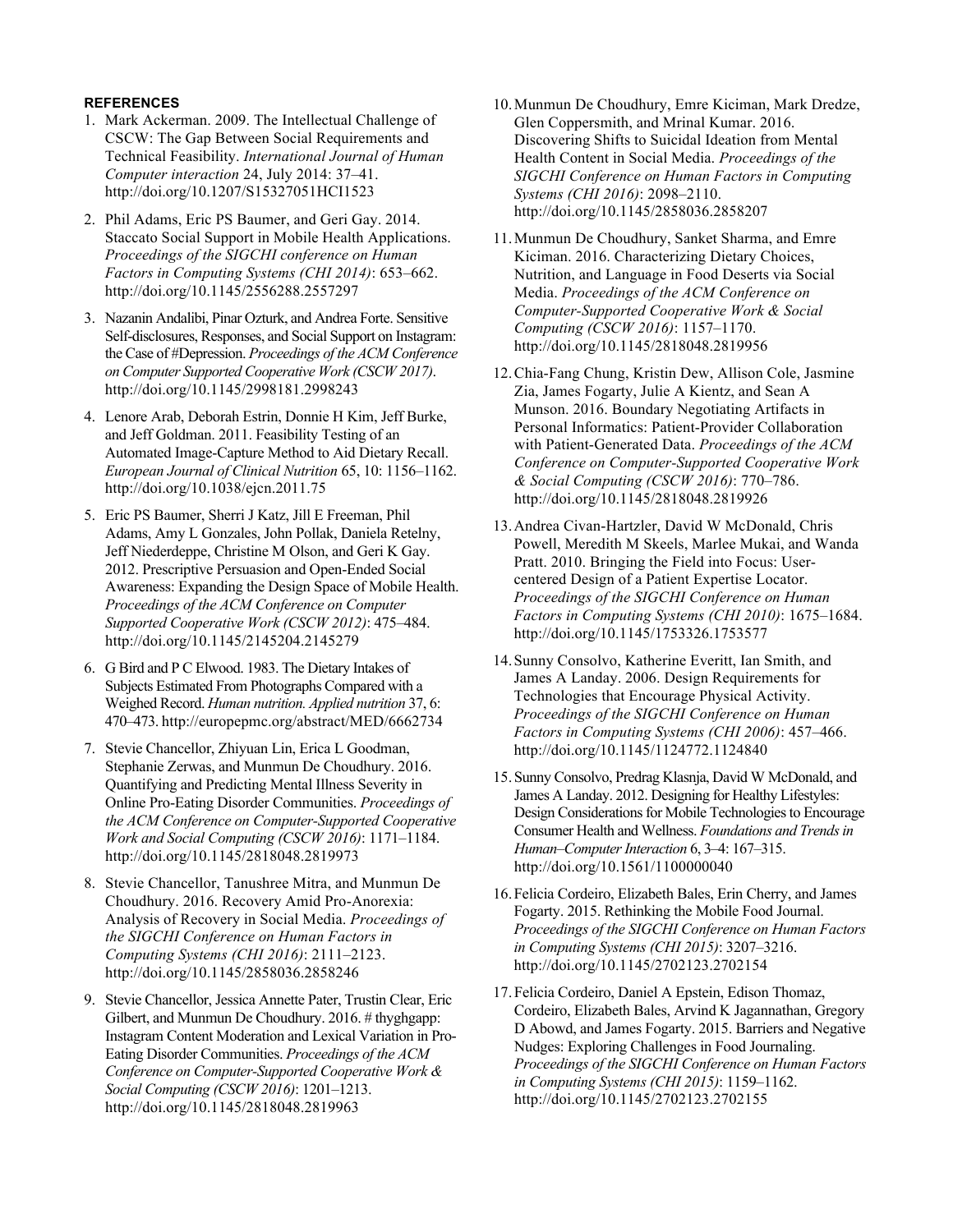- 18.Daniel A Epstein, Bradley H Jacobson, Elizabeth Bales, David W McDonald, and Sean A Munson. 2015. From "nobody cares" to "way to go!": A Design Framework for Social Sharing in Personal Informatics. *Proceedings of the ACM Conference on Computer Supported Cooperative Work & Social Computing (CSCW 2015)*: 1622–1636. http://doi.org/10.1145/2675133.2675135
- 19.Daniel A Epstein, Jennifer H Kang, Laura R Pina, James Fogarty, and Sean A Munson. 2016. Reconsidering the Device in the Drawer: Lapses as a Design Opportunity in Personal Informatics. *Proceedings of the 2016 ACM International Joint Conference on Pervasive and Ubiquitous Computing (UbiComp 2016)*: 829–840. http://doi.org/10.1145/2971648.2971656
- 20.Daniel A Epstein, Felicia Cordeiro, James Fogarty, Gary Hsieh, and Sean A Munson. 2016. Crumbs: Lightweight Daily Food Challenges to Promote Engagement and Mindfulness. *Proceedings of the SIGCHI Conference on Human Factors in Computing Systems (CHI 2016)*: 5632–5644. http://doi.org/10.1145/2858036.2858044
- 21.Daniel A Epstein, An Ping, James Fogarty, and Sean A Munson. 2015. A Lived Informatics Model of Personal Informatics. *Proceedings of the 2015 ACM International Joint Conference on Pervasive and Ubiquitous Computing (UbiComp 2015)*: 731–742. http://doi.org/10.1145/2750858.2804250
- 22.Susannah Fox and M Duggan. 2013. Health online 2013. *Health*: 1–55. Retrieved from http://www.pewinternet.org/~/media/Files/Reports/PIP\_ HealthOnline.pdf
- 23.Andrea Grimes, Martin Bednar, Jay D Bolter, and Rebecca E Grinter. 2008. EatWell: Sharing Nutritionrelated Memories in a Low-income Community. *Proceedings of the ACM Conference on Computer Supported Cooperative Work (CSCW 2008)*: 87–96. http://doi.org/10.1145/1460563.1460579
- 24.Andrea Grimes and Richard Harper. 2008. Celebratory Technology : New Directions for Food Research in HCI. *Proceedings of the SIGCHI Conference on Human Factors in Computing Systems (CHI 2008)*: 467–476. http://doi.org/10.1145/1357054.1357130
- 25.Andrea Grimes, Desney Tan, and Dan Morris. 2009. Toward Technologies that Support Family Reflections on Health. *Proceedings of the ACM 2009 International Conference on Supporting Group Work (Group 2009)*: 311–320. https://doi.org/10.1145/1531674.1531721
- 26.Andrea Hartzler and Wanda Pratt. 2011. Managing the Personal Side of Health: How Patient Expertise Differs From the Expertise of Clinicians. *Journal of Medical Internet Research* 13, 3. http://doi.org/10.2196/jmir.1728
- 27.Jina Huh and Mark S Ackerman. 2012. Collaborative Help in Chronic Disease Management. *Proceedings of the ACM conference on Computer Supported Cooperative Work (CSCW 2012)*: 853. http://doi.org/10.1145/2145204.2145331
- 28.Jina Huh, Leslie S Liu, Tina Neogi, Kori Inkpen, and Wanda Pratt. 2014. Health Vlogs as Social Support for Chronic Illness Management. *ACM Transactions on Computer-Human Interaction (TOCHI)* 21, 4: 23. http://doi.org/10.1145/2630067
- 29.Ian Li, Anind Dey, and Jodi Forlizzi. 2010. A Stage-Based Model of Personal Informatics Systems. *Proceedings of the SIGCHI Conference on Human Factors in Computing Systems (CHI 2010)*: 557–566. http://doi.org/10.1145/1753326.1753409
- 30.Ian Li, Anind Dey, and Jodi Forlizzi. 2011. Understanding My Data, Myself: Supporting Self-Reflection with Ubicomp Technologies. *Proceedings of the 13th International Conference on Ubiquitous computing (UbiComp 2011)*: 405–414. http://doi.org/10.1145/2030112.2030166
- 31.Victor Li, David W McDonald, Elizabeth V Eikey, Jessica Sweeney, Janessa Escajeda, Guarav Dubey, Kaitlin Riley, Erika S Poole, and Eric B Hekler. 2014. Losing it Online: Characterizing Participation in an Online Weight Loss Community. *Proceedings of the 18th International Conference on Supporting Group Work (Group 2014)*: 35–45. http://doi.org/10.1145/2660398.2660416
- 32.James J Lin, Lena Mamykina, Silvia Lindtner, Gregory Delajoux, and Henry B Strub. 2006. Fish'n'Steps: Encouraging Physical Activity with an Interactive Computer Game. *Proceedings of the 2006 International Conference on Ubiquitous computing (UbiComp 2006)*: 261–278. http://doi.org/10.1007/11853565\_16
- 33.Leslie S Liu, Jina Huh, Tina Neogi, Kori Inkpen, and Wanda Pratt. 2013. Health Vlogger-Viewer Interaction in Chronic Illness Management. *Proceedings of the SIGCHI Conference on Human factors in Computing Systems (CHI 2013)*: 49–58. http://doi.org/10.1145/2470654.2470663
- 34.Diane Maloney-Krichmar and Jenny Preece. 2005. A Multilevel Analysis of Sociability, Usability, and Community Dynamics in an Online Health Community. *ACM Transactions on Computer-Human Interaction (TOCHI)* 12, 2: 201–232. http://doi.org/10.1145/1067860.1067864
- 35.Lena Mamykina, Elizabeth Mynatt, Patricia Davidson, and Daniel Greenblatt. 2008. MAHI: Investigation of Social Scaffolding for Reflective Thinking in Diabetes Management. *Proceedings of the SIGCHI Conference on Human Factors in Computing Systems (CHI 2008)*: 477–486. http://doi.org/10.1145/1357054.1357131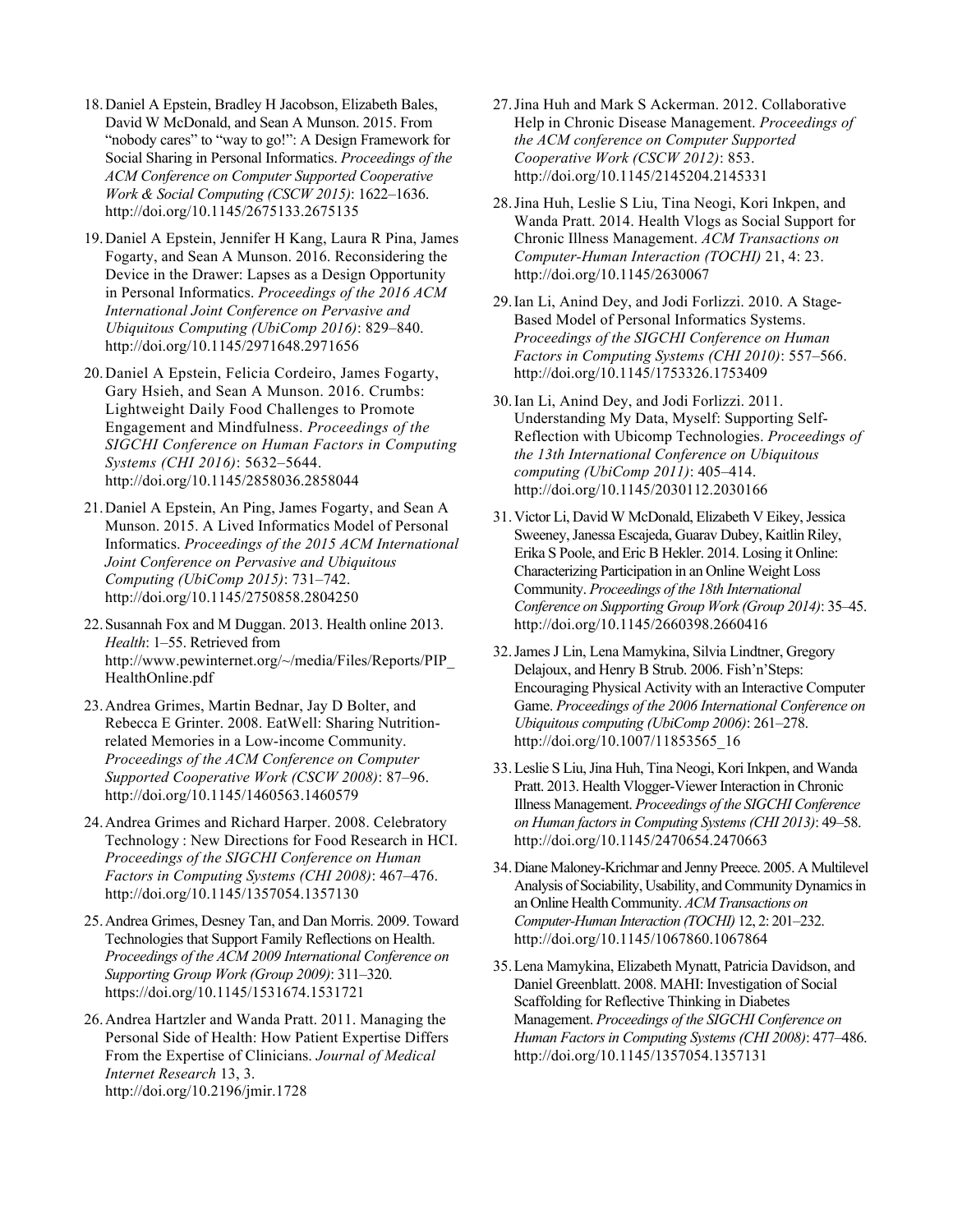- 36.Yelena Mejova, Sofiane Abbar, and Hamed Haddadi. 2016. Fetishizing Food in Digital Age: #foodporn Around the World. *Tenth International AAAI Conference on Web and Social Media (ICWSM 2016)*.
- 37.Hannah K Menefee, Morgan J Thompson, Thomas M Guterbock, Ishan C Williams, and Rupa S Valdez. 2016. Mechanisms of Communicating Health Information Through Facebook: Implications for Consumer Health Information Technology Design. *Journal of Medical Internet Research* 18, 8. http://doi.org/10.2196/jmir.5949
- 38.Anders K Munk, Andreas Birkbak, and Morten K Petersen. 2016. ( Re- ) Appropriating Instagram for Social Research: Three Methods for Studying Obesogenic Environments. *Proceedings of the 7th 2016 International Conference on Social Media & Society*: 19. https://doi.org/10.1145/2930971.2930991
- 39.Sean A Munson, Hasan Cavusoglu, Larry Frisch, and Sidney Fels. 2013. Sociotechnical Challenges and Progress in Using Social Media for Health. *Journal of Medical Internet Research* 15, 10: 1–14. http://doi.org/10.2196/jmir.2792
- 40.Sean A Munson, Erin Krupka, Caroline Richardson, and Paul Resnick. 2015. Effects of Public Commitments and Accountability in a Technology-Supported Physical Activity Intervention. *Proceedings of the SIGCHI Conference on Human Factors in Computing Systems (CHI 2015)*, 1135–1144. http://doi.org/10.1145/2702123.2702524
- 41.Sean A Munson, Debra Lauterbach, Mark W Newman, and Paul Resnick. 2010. Happier Together: Integrating a Wellness Application into a Social Network Site. In *International Conference on Persuasive Technology (PERSUASIVE 2010)*: 27–39. http://doi.org/10.1007/978-3-642-13226-1\_5
- 42.Michael Nelson, M Atkinson, and S Darbyshire. 1996. Food Photography II: Use of Food Photographs for Estimating Portion Size and the Nutrient Content of Meals. *The British Journal of Nutrition* 76, 1: 31–49. http://doi.org/10.1079/BJN19960007
- 43.Mark W Newman, Debra Lauterbach, Sean A Munson, Paul Resnick, and Margaret E Morris. 2011. "It's not that I don't have problems , I'm just not putting them on Facebook": Challenges and Opportunities in Using Online Social Networks for Health. *Proceedings of the ACM Conference on Computer Supported Cooperative Work (CSCW 2011)*: 341–350. http://doi.org/10.1145/1958824.1958876
- 44.Andrea Grimes Parker. 2014. Reflection-Through-Performance: Personal Implications of Documenting Health Behaviors for the Collective. *Personal and Ubiquitous Computing* 18, 7: 1737–1752. http://doi.org/10.1007/s00779-014-0780-5
- 45.Jessica Pater, Oliver Haimson, Nazanin Andalibi, and Elizabeth D Mynatt. 2016. "Hunger Hurts but Starving Works": Characterzing the Presentation of Eating Disorders Online. *Proceedings of the ACM Conference on Computer-Supported Cooperative Work & Social Computing (CSCW 2016)*: 1185-1200. http://doi.org/10.1145/2818048.2820030
- 46.Josée Poirier and Nathan K Cobb. 2012. Social Influence as a Driver of Engagement in a Web-based Health Intervention. *Journal of Medical Internet Research* 14, 1: 1–9. http://doi.org/10.2196/jmir.1957
- 47.Instagram Press. 600 Million and Counting. http://blog.instagram.com/post/154506585127/161215- 600million
- 48.Caroline R Richardson, Lorraine R Buis, Adrienne W. Janney, David E Goodrich, Ananda Sen, Michael L Hess, Kathleen S Mehari, Laurie A Fortlage1, Paul J Resnick, Brian J Zikmund-Fisher, Victor J Strecher, and John D Piette. An Online Community Improves Adherence in an Internet-Mediated Walking Program. Part 1: Results of a Randomized Controlled Trial. *Journal of Medical Internet Research* 12, 4: e41. http://doi.org/10.2196/jmir.1338
- 49.John Rooksby, Mattias Rost, Alistair Morrison, and Matthew Chalmers Chalmers. 2014. Personal Tracking as Lived Informatics. *Proceedings of the SIGCHI Conference on Human Factors in Computing Systems (CHI 2014)*: 1163–1172. http://doi.org/10.1145/2556288.2557039
- 50.Chris Schaefbauer, Danish Kahn, Amy Le, Garrett Sczechowski, and Katie Siek. 2015. Snack Buddy: Supporting Healthy Snacking in Low Socioeconomic Status Families. *Proceedings of the ACM Conference on Computer Supported Cooperative Work & Social Computing (CSCW 2015)*: 1045–1057. http://doi.org/10.1145/2675133.2675180
- 51.Edison Thomaz, Aman Parnami, Irfan Essa, and Gregory D Abowd. 2013. Feasibility of Identifying Eating Moments from First-Person Images Leveraging Human Computation. *Proceedings of the 4th International SenseCam & Pervasive Imaging Conference*: 26–33. http://doi.org/10.1145/2526667.2526672
- 52.Tammy Toscos, Anne Faber, Shunying An, and Mona Praful Gandhi. 2006. Chick Clique: Persuasive Technology to Motivate Teenage Girls to Exercise. *CHI '06 Extended Abstracts on Human Factors in Computing Systems* 31, 3: 1873–1878. http://doi.org/10.1145/1125451.1125805
- 53.Paul Wicks, Michael Massagli, Jeana Frost, Catherine Brownstein, Sally Okun, Timothy Vaughan, Richard Bradley, and James Heywood. 2010. Sharing Health Data for Better Outcomes on Patientslikeme. *Journal of Medical Internet Research* 12, 2: 1–12. http://doi.org/10.2196/jmir.1549